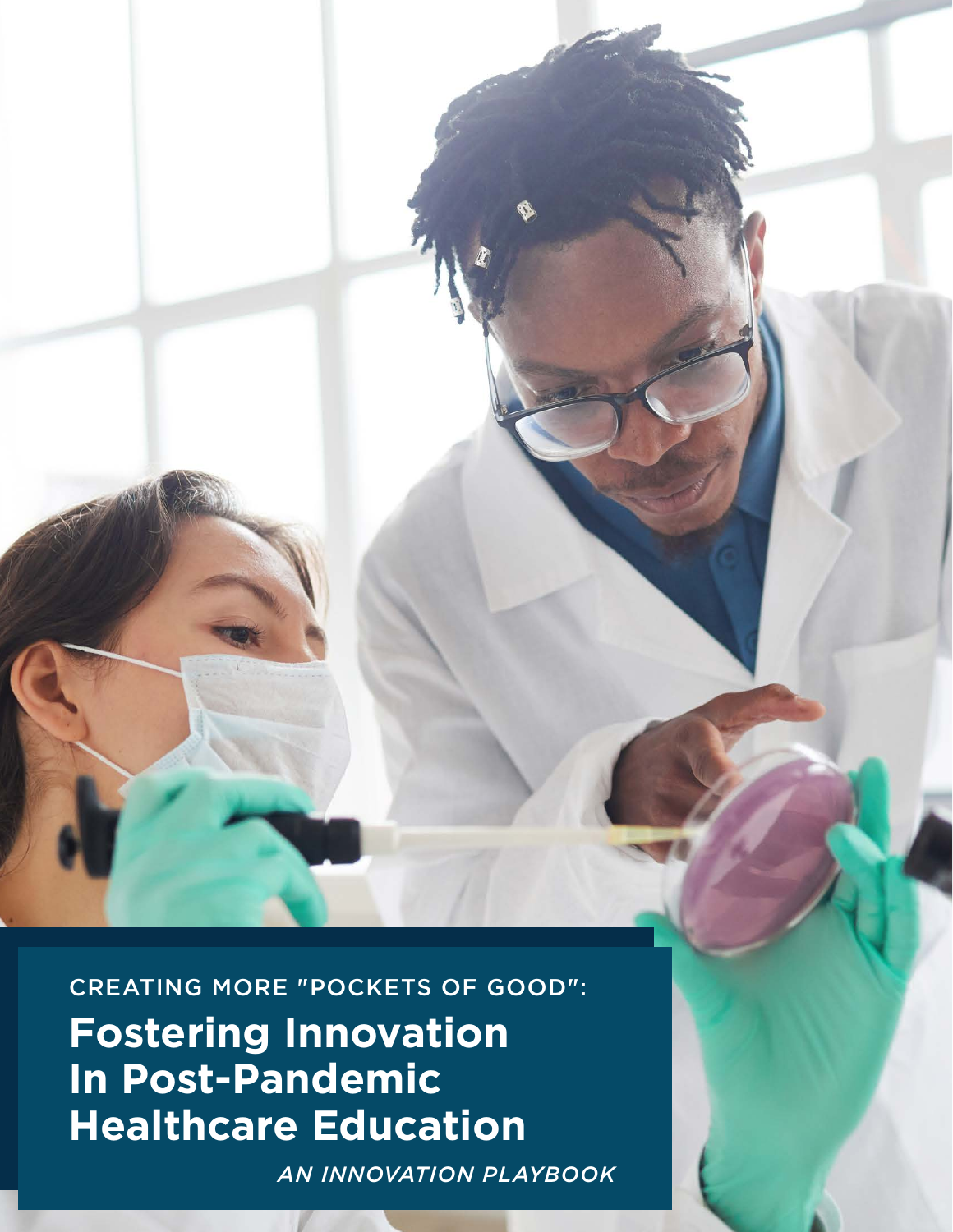

[Acknowledgments](#page-2-0) II

[Introduction](#page-3-0) 1

[About the Project](#page-3-0) 1

[Innovations in Healthcare Education](#page-4-0)  [and Training Roundtable Series](#page-4-0) 2

[Challenges](#page-5-0) 3

[Solutions](#page-7-0) 5

[Recommendations](#page-13-0) 11

[Resources](#page-15-0) 13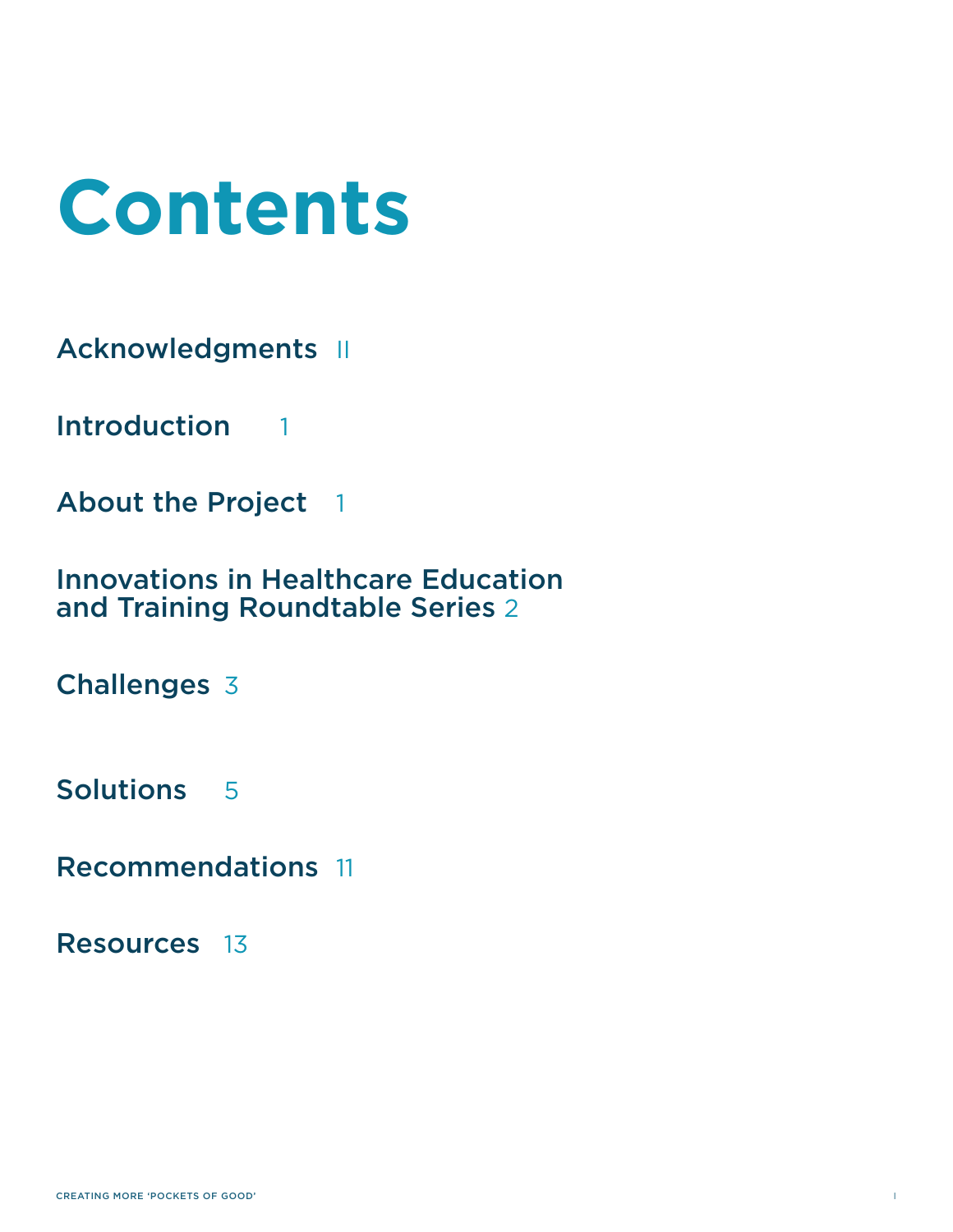*Scott Lancaster, PhD, Northern Essex Community College Gretchen Manning, MACC Lori Moon, Berkshire Community College*

*Sheila Jardim, MassHire Greater Brockton*

*Clare Lamontagne, PhD, Holyoke Community College*

We would like to express our sincere appreciation to Northern Essex Community College and the Massachusetts Department of Higher Education for their generous support of this paper. We are especially grateful to Dr. Kim Burns, David Cedrone and Dr. Winnie

<span id="page-2-0"></span>**Acknowledgments**

Hagan for their insightful guidance and support.

We owe a special thanks to the many educators, employers and workforce professionals without whose input, feedback and ideas this report would not have been possible. We specifically recognize the following

*Lorraine Albert, MassHire Greater Brockton*

*Laura Buckley, MassHire South Shore*

*Margaret Jaillet, DPT, Mt. Wachusett* 

*Community College*

*Kristin Driscoll, Boston Children's Hospital*

*Mary Farrell, Northern Essex Community College*

*Katherine (Kathy) Gehly, Middlesex Community College*

*Sean Gallagher, EdD, Northeastern University*

*John Anselmi, PhD, Veterans Health Administration*

*Maryanne Atkinson, Bunker Hill Community College*

contributors:

*Dianne Palter Gill, EdD, North Shore Community College*

*Joanne Pokaski, Beth Israel Deaconess Medical Center*

*Lorraine Rivera, MassHire MetroNorth*

*Dean Rizzo, MassHire North Shore*

*Theresa Rowland, Commonwealth Corporation*

*MJ Ryan, Mass General Brigham*

*Mary Sarris, MassHire North Shore*

*Christopher Scott, EdD, Springfield Tech Community College*

*Karen Shack, Commonwealth Corporation*

*Nancy Snyder, Nancy Snyder Consulting*

*Geoff Vercauteren, Network4Health, Catholic Medical Center*

*Lori Vinci, Northshore Community College* 

*Meelynn Wong, JD, MassHire Greater Lowell*



*Volta Learning Group works with visionary higher education, business and workforce leaders that believe they should help workers and learners prepare for the future of work. We provide a new approach to learning that integrates workforce relevance and academic rigor. With on-the-ground success in using labor market intelligence to inform digital project-based learning and assessment strategies, competency-based education, and stackable microcredentials, VLG helps these leaders navigate new and evolving realities.*

# **Northern Essex**<br>Community College

*Established in 1961, NECC is an accredited, public two-year college that offers associate degrees and certificates of program completion. In addition, we offer over 100 noncredit courses for professional development, training to improve English language and other adult basic education skills, and life-long learning opportunities for all ages.*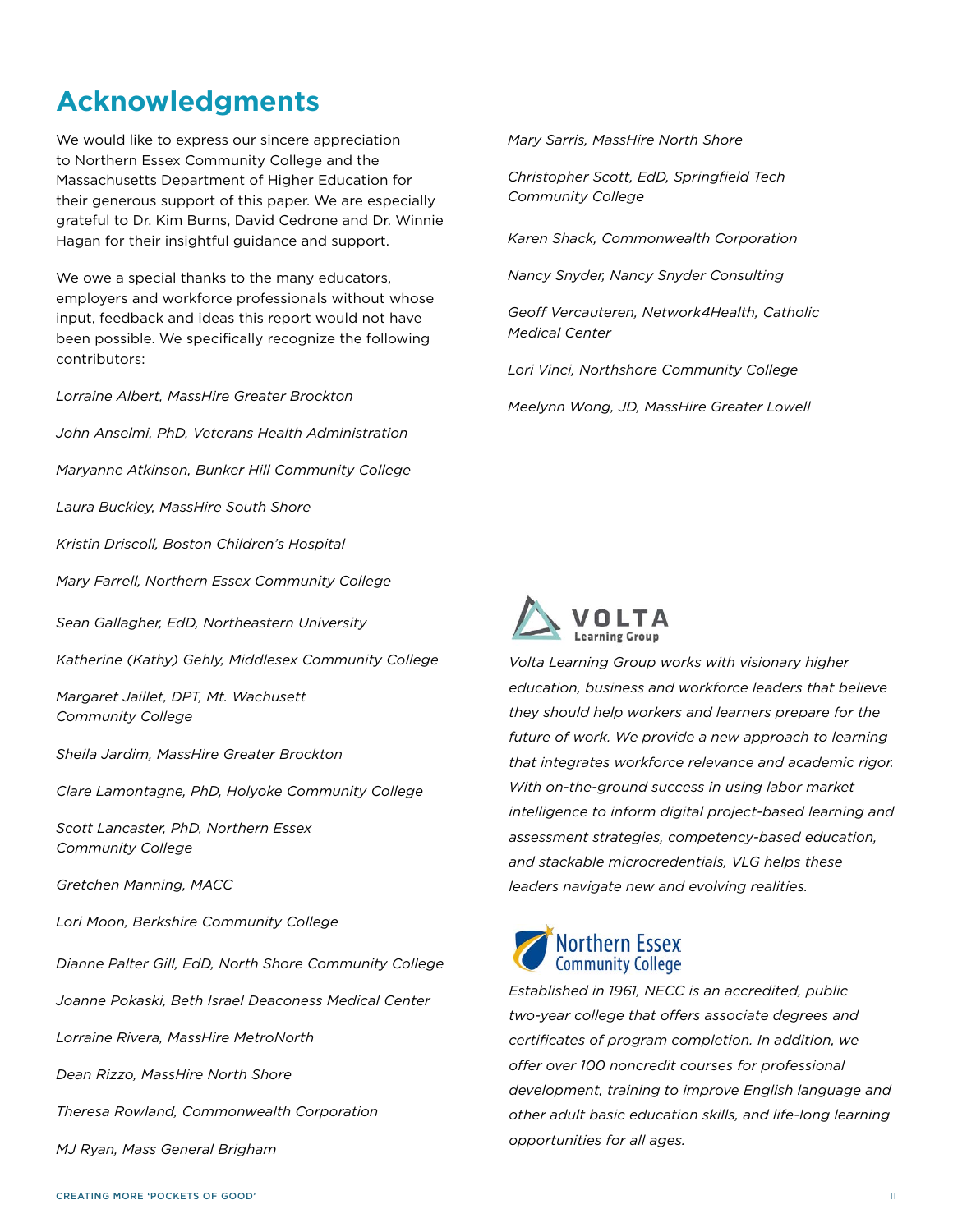## <span id="page-3-0"></span>**Introduction**

This year has been unprecedented, consumed by social unrest over racial disparity, a seemingly uncontrollable pandemic and the ensuing economic downturn, more than 40 million Americans jobless and educational institutions uncertain how or if to open. Taken alone, each of these events would have enormous implications for the healthcare industry sector, which was already struggling to fill the ranks of its frontline workforce; together, they represent an extraordinarily complex challenge for healthcare providers and healthcare educators alike.

### "People are working at the top of their license and beyond anything they've experienced before."

*–Hospital Administrator*

Even before the pandemic the healthcare labor market in Massachusetts presented a paradox: goodpaying jobs were going unfilled, while programs to prepare people for those jobs were often either under-enrolled or lacked capacity to meet demand. The pandemic has exacerbated these shortages, with hospitals and long-term care facilities desperately looking to fill the ranks of direct care and medical tech workers, among others. At the same time, the pandemic has forced colleges to shift their programs from in-person to "remote," delaying required clinical placements and/or fieldwork, and thus reducing the numbers of newly qualified professionals entering the workforce. Also, pandemic-induced closures have greatly reduced access and availability to licensure testing. In addition, with recent furloughs and layoffs, short-staffed hospitals have little bandwidth to help train students.

While the budgetary impacts of the changed economy and unpredictability of the virus make the path forward unclear, there are opportunities for innovative responses in healthcare education and training.

### **About the Project**

"The sudden switch to remote learning for healthcare students was hard but they're adapting surprisingly well. Use of simulations can go a long way but doesn't substitute for being with real people."

*–Community College Dean*

This project was funded by the Massachusetts Department of Higher Education through its Higher Education Innovation Fund<sup>1</sup>, under the sponsorship of Northern Essex Community College (NECC).

Volta Learning Group (VLG) was engaged to research, develop, and provide recommendations about how healthcare education and training in the Commonwealth might better serve the needs of its citizens through improving alignment with workforce needs and increasing diversity and equity. The project focused specifically on community colleges and frontline, allied health occupations.

VLG sought input from leaders across sectors, conducted research, and facilitated a series of webinar roundtables with leading educators, practitioners and policymakers. This Playbook presents the most innovative learning models and solutions that were highlighted during this process.

VLG began the research process before the onset of Covid-19 by interviewing members of an Advisory Group consisting of Deans and leaders in Community College healthcare departments across Massachusetts. These interviews continued through Spring 2020, even as the pandemic was building in the Commonwealth.

In parallel to the Advisory Group work, VLG carried out other research including a labor market analysis.

As the pandemic progressed and colleges, among other segments of society, entered lockdown, it exposed the urgent need to explore new solutions for preparing and deploying healthcare workers. In April and May of 2020, VLG facilitated a three-

<sup>1</sup> The Higher Education Innovation Fund provides grants to Massachusetts colleges, consortia and systemwide initiatives to advance "cross-system collaboration, innovative thinking, and evidence-based practices at the campus and system levels."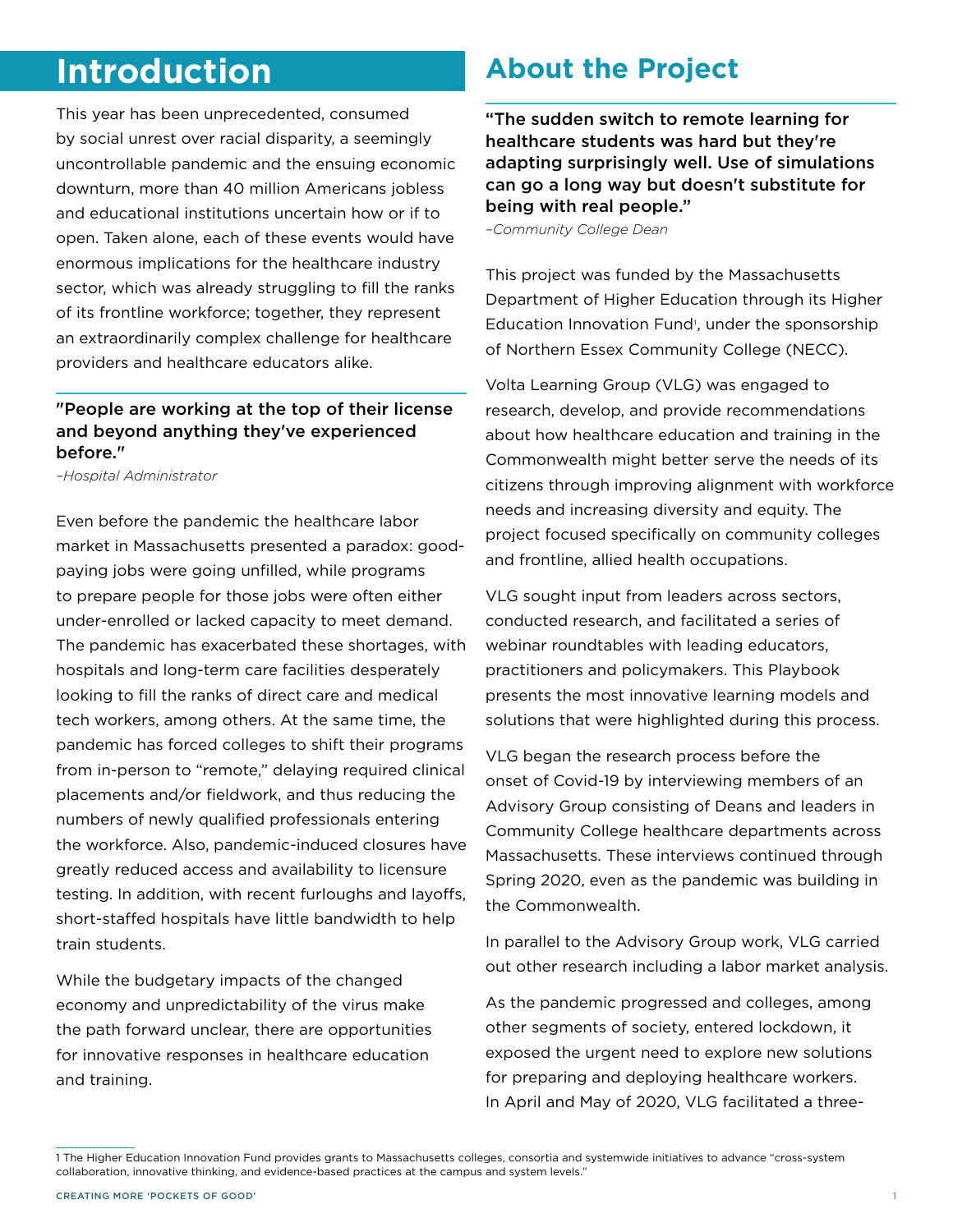<span id="page-4-0"></span>part webinar series on Innovations in Healthcare Education and Training hosted by Northern Essex Community College (NECC) and sponsored by the Massachusetts Department of Higher Education. Panelists and speakers included leaders from Massachusetts community college Health Science and Allied Health programs, major healthcare providers, researchers and policymakers.

### **Innovations in Healthcare Education and Training Roundtable Series**

"There were surprising 'pockets of good': unexpected successes for healthcare students despite the sudden transition to remote learning. Some of the lessons we learned about the use of telehealth and virtual learning will definitely persist after the crisis." *–Community College Dean*

The Innovations in Healthcare Education and Training Roundtable series emerged as a result of multiple interviews and discussions with community college health care deans, healthcare workforce experts and government representatives. More than eighty community college and healthcare practitioners from throughout Massachusetts and across the nation participated in the three-part webinar series.

The first webinar, *The Healthcare Workforce in Crisis*, described changes in healthcare practice since the onset of the pandemic and featured Joanne Pokaski, Senior Director of Workforce Development and Community Relations at Beth Israel Deaconess Medical Center (BIDMC), Margaret Jaillet, DPT, Dean of Health Professions, Public Service Programs and Social Science at Mount Wachusett Community College, and Mary Farrell, Dean of Health Professions at Northern Essex Community College. The panelists spoke about the healthcare workers' singular focus on treating their Covid-19 patients, and the need to work at "the top of their license" to do so. The panelists described the limitations imposed by the sudden shift to



*[The Association of Schools Advancing Health](http://www.asahp.org/what-is)  [Professions \(ASAHP\)](http://www.asahp.org/what-is) defines allied health professionals as those who deliver "health or related services pertaining to the identification, evaluation, and prevention of diseases and disorders; dietary and nutrition services; and rehabilitation and health systems management, among others." Community colleges often prepare learners for frontline and entry-level allied health professions such as Medical Assistant, EMT, Community Health Worker, Radiologic Technologist, Certified Nursing Assistant and others.*

remote learning, the use of — and inadequacies of — relying entirely on simulations, and the "pockets of good" that emerged despite the challenging constraints of the situation. They also discussed the positive impacts of telehealth and virtual learning and suggested that these modalities are likely to become a permanent feature of the healthcare education landscape.

The second webinar, *Planning for the Future: Critical Healthcare Issues*, featured MJ Ryan, Senior Director, Workforce Development and Economic Opportunity at Mass General Brigham, David Cedrone, Associate Commissioner of Workforce Development, Massachusetts Department of Higher Education and Dianne Palter Gill, Dean of Corporate and Professional Education at North Shore Community College. The panelists wrestled with such topics as the need to develop transferable skills in order to create a flexible, adaptable workforce; how to address the challenge of clinical placements after the crisis; and whether or not students will want healthcare careers after Covid-19.

In the final webinar, *After the Pandemic: Designing New Programs and Credentials*, Dr. Sean Gallagher, Founder and Executive Director of Northeastern University's Center for the Future of Higher Education discussed the changing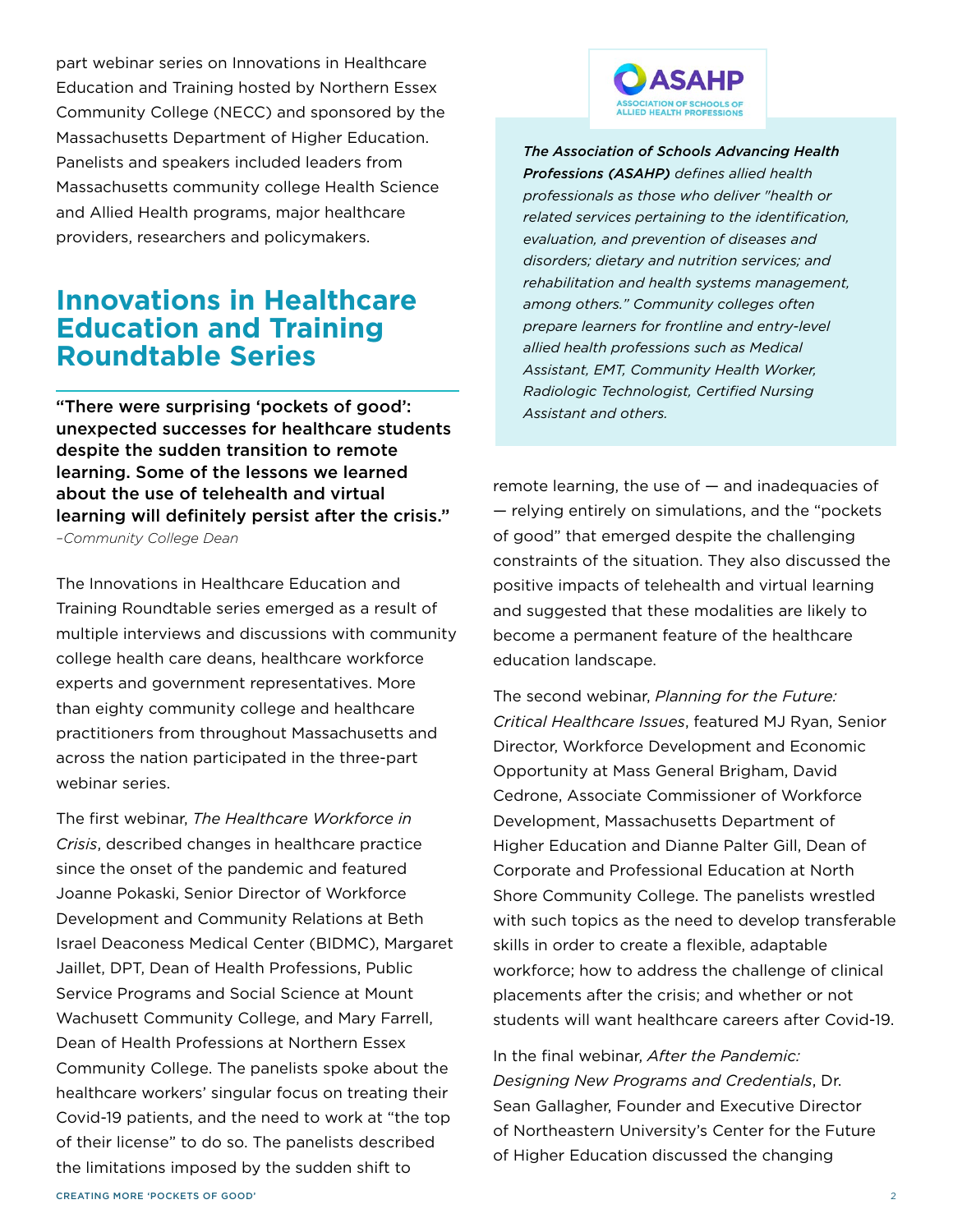<span id="page-5-0"></span>economic context. Dr. Cathrael Kazin, Managing Partner of Volta Learning Group, explained how microcredentials and competency-based models can drive equity and opportunity, and Karen Shack, Senior Program Manager of Workforce Planning and Talent Strategy at the Commonwealth Corporation, discussed CommCorp's competency-based pilots and the organization's interests in sponsoring them.

### **Challenges**

"We must have much more agility in our workforce. That means preparing people with a set of core competencies that are more transferable among and between specialties. That way, if we have a sudden need for a particular type of expertise, we have a large base of workers to draw from who can add specialized skills on top of their foundational competencies."

*–Government Workforce Leader*

Our research findings pinpointed two major challenges of health care education in Massachusetts that, in our experience, also exist in parallel across the U.S. First, there is a serious misalignment between the education and training pipeline and the actual workforce needs of the state, particularly in frontline and allied health fields. This misalignment has created serious shortages in key fields that will worsen in years to come. Second, and highly related, there is a lack of racial diversity in the healthcare workforce, particularly in the higher-paid, more technical occupations. These problems have multiple causes and structural roots but our work on this project highlighted five causes in particular.

#### **1. Limited Awareness of Healthcare Career Options**

One contribution to the shortages is a widespread misunderstanding and lack of awareness concerning the range of both clinical and nonclinical healthcare careers. According to both education and workforce practitioners, prospective students tend to see healthcare career opportunities as limited

Beth Israel Lahey Health

*Joanne Pokaski of Beth Israel Deaconess Medical Center (BIDMC) described the workforce development "buckets" they devised to answer three big workforce questions: How can they create a pipeline of workers for difficult to fill positions? How can they support current employees to advance their education and careers? And, how do they make sure that people from the local community are connecting in and growing with BIDMC? In response, BIDMC is recruiting internal candidates and local community members for training/credentialing programs with the promise of a job upon successful program completion. Joanne and her team facilitate career advancement by hiring an onsite career and academic advisor and offering free college prep courses as well as covering the cost of tuition and books once employees are enrolled in a college program. With respect to community recruitment, they partner with community based organizations to help identify local candidates.*

to doctors and nurses and consequently lack information about potential career options, salaries, career paths, and preparation needed to pursue other healthcare careers. A related factor is that many of the in-demand positions, such as CNA or Home Health Aide, are often lower paid roles with a substantial level of responsibility, a high workload and substantial physical demands. However, they can serve as the first rung on a career ladder.

Unaware of the upward mobility potential these positions offer, potential workers often choose similarly paid retail positions that are less stressful but lack opportunities for advancement. Another result is that students who are interested in healthcare often pursue nursing because it is the only profession they know about — even when demand for nursing program slots far outstrips availability and the students might be better suited for other options. These circumstances result in a dearth of potential students applying for a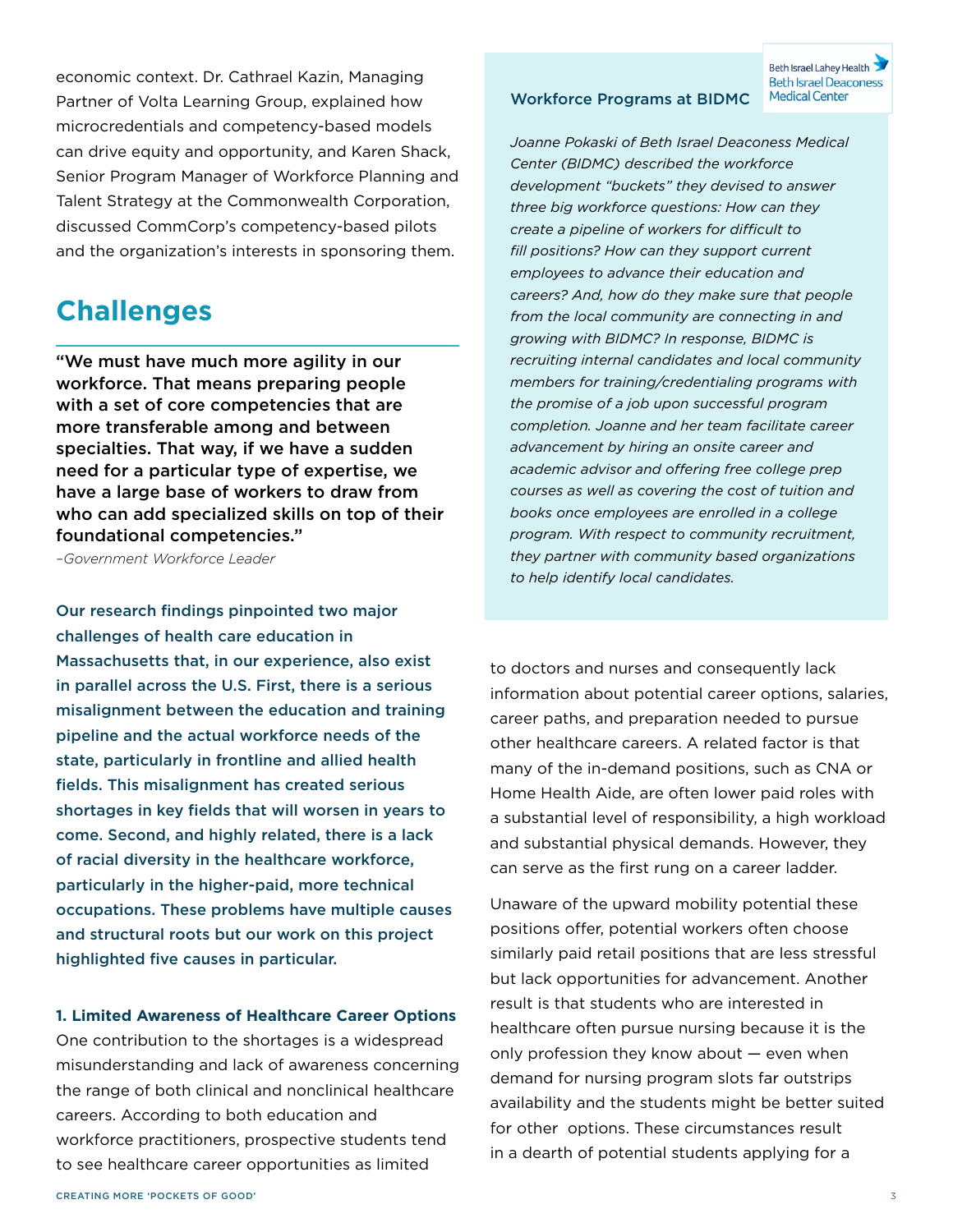broader range of allied healthcare programs, which in turn leads to under enrollment in programs that prepare in-demand healthcare workers, thus perpetuating shortages.

#### **2. Shortage of Clinical Placements**

Another contribution to the workforce challenge is the lack of available clinical training slots, a situation worsened with the onset of COVID-19. Most healthcare jobs, including nurses, CNAs, physical therapists, and phlebotomists require training with patients to earn a license or certification. Each of these placements requires supervision, which is added to the regular duties of the individual supervisor. Ironically, shortages beget more shortages, as limited staff already stretched to the breaking point simply do not have the bandwidth to train students.

While there is no replacement for face-to-face time with patients, there may be opportunities to address some of the hands-on practice through simulations or virtual reality, reducing the numbers of hours required for a clinical placement. The MA Board of Registration in Nursing (BORN) has approved more online hours to replace some clinical hours as a response to COVID-19 for the Spring 2020 nursing students. Moving forward, whatever portion of clinical hours that do take place in person must be done in accordance with COVID-19 protocols leading to a higher per student cost.

#### **3. Career Pathways Stymied by Lack of Flexibility**

Before Covid-19, few community colleges saw online learning as central to their program delivery strategies. The reasons for this ranged from cost and unavailability of sophisticated technology; faculty preference and lack of experience teaching online; the belief that the content of some healthcare courses is not easily taught online; scheduling constraints; a lack of advising and academic supports for online students; and accreditation and regulatory barriers.

Healthcare employers face the dual challenges

#### Designing New Credentials After the Pandemic

*Dr. Sean Gallagher of Northeastern University's Center for the Future of Higher Education and Talent shared findings from a national employer survey and the implications for post-pandemic credential development. He indicated that [64% of employers nationwide](https://www.northeastern.edu/cfhets/wp-content/uploads/2018/12/Educational_Credentials_Come_of_Age_2018.pdf)  [agree that the need for continuous lifelong](https://www.northeastern.edu/cfhets/wp-content/uploads/2018/12/Educational_Credentials_Come_of_Age_2018.pdf)  [learning will demand higher levels of](https://www.northeastern.edu/cfhets/wp-content/uploads/2018/12/Educational_Credentials_Come_of_Age_2018.pdf)  [education and more credentials.](https://www.northeastern.edu/cfhets/wp-content/uploads/2018/12/Educational_Credentials_Come_of_Age_2018.pdf) He also spoke about the convergence of nontraditional technology start-ups with higher education to create and deliver unbundled, job market-aligned shorter credentials. He emphasized the importance of job market monitoring and employer engagement, and encouraged colleges to consider the top three employer recommendations for credential design:*

- Include real-world projects and engagements with employers and the world of work;
- Provide academic credit for experience and on-the-job learning;
- Include more industry and employer validation of curriculum.

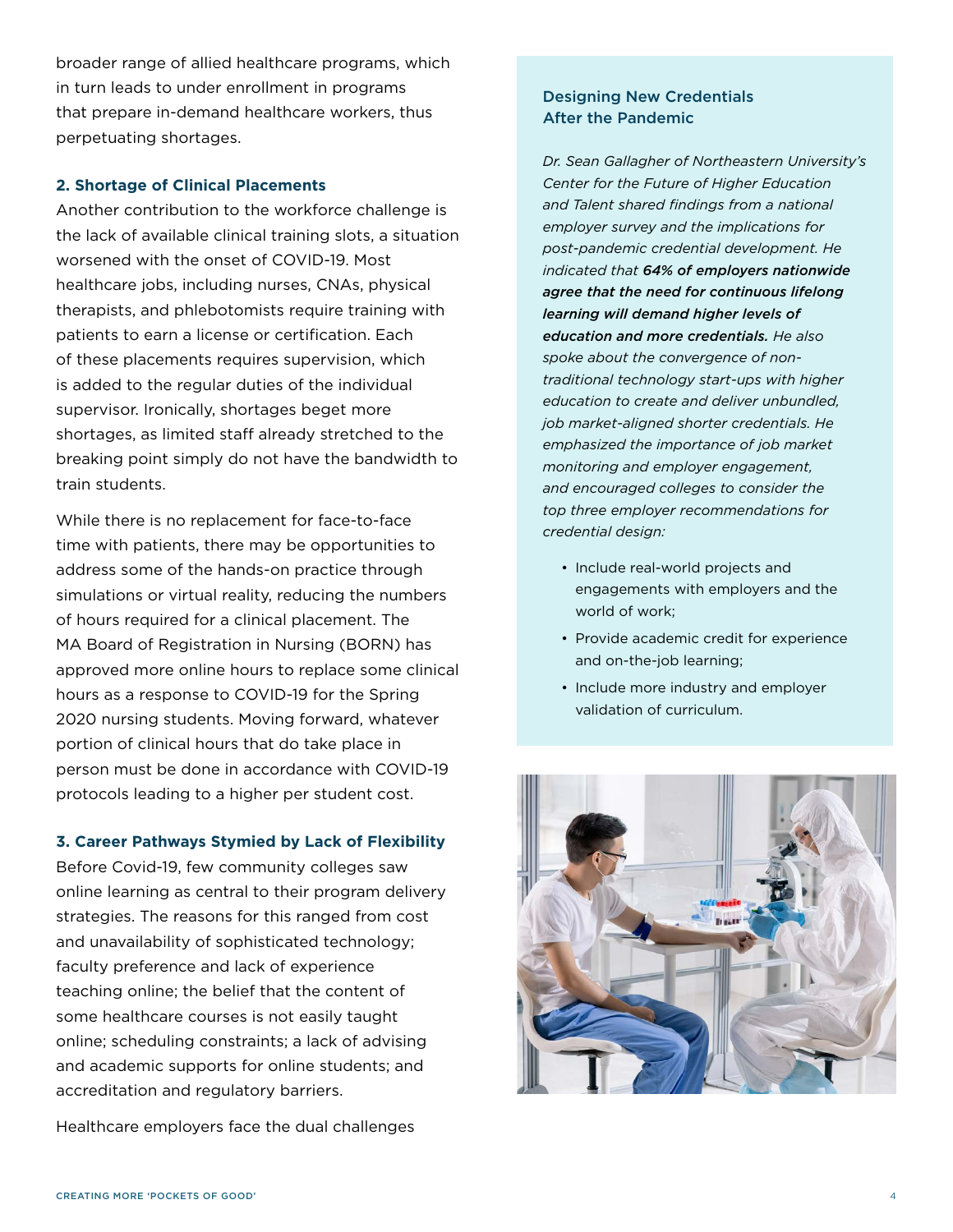<span id="page-7-0"></span>of struggling to fill key positions, and wanting to recruit for those positions from within the ranks of their loyal entry-level workers. But too often environmental services and other entrylevel staff are unable to take advantage of these opportunities because they cannot attend traditionally scheduled, face-to-face classes that would enable them to develop new skills and earn additional credentials.

There is a need for flexible scheduling and delivery of these programs so learners can participate in the programs, gain needed skills and become credentialed, allowing employers to staff highdemand positions.

#### **4. Need for Community Engagement**

A recent [Boston Indicators Report](https://www.bostonindicators.org/article-pages/2020/april/frontline_workers) of essential workers in Massachusetts indicated that the frontline healthcare workforce (doctors, nurses and other patient-facing professionals) amounts to nearly 450,000 workers. Among those, 32% are people of color and 23% are immigrants. Hospitals and healthcare facilities frequently seek greater representation within their workforce among the communities they serve. According to Joanne Pokaski, her workforce efforts at Beth Israel Deaconess Medical Center are focused on answering the question: "how do we connect with our community members and make sure people who live near the hospital are connecting to our workforce?" Similarly, when asked about steps Mass General Brigham will take toward preparing the workforce once the curve has flattened, among the list of activities were "re-engaging with our community-based and state public partners" and seeking "to attract un/underemployed community residents to training and employment pipeline programs to help with economic recovery."

### **Solutions**

#### **1. Better Information about Healthcare Careers** Massachusetts is working to increase healthcare

career awareness among high school students through the development of designated Healthcare Innovation pathway programs. [These programs](http://massconnecting.org/pathwaymapping/default.asp#mapping) should become feeders to the community colleges. In an effort to educate learners and job seekers about the variety of careers in healthcare, MassHire South Shore has worked with hospitals, ambulatory care and long-term care facilities to produce an educational campaign to be launched in the fall.

The campaign includes informational pieces depicting the breadth of healthcare careers, the associated pathways, entry and exit points, education required and salaries associated with each. This information will eventually be used with workforce clients seeking to enter a career in healthcare.

Mt. Wachusett Community College has devised the Health Career Opportunity Program (HCOP) as a health career exploration class. Students learn about the different healthcare careers and pathways while at the same time completing crosscutting embedded credentials including NARCAN, medical terminology and CPR.

#### Pockets of Good

Shadow Health

*Through their efforts to move classes online community colleges have innovated opportunities to provide students with a replacement for faceto-face, hands-on experiences. At Mt. Wachusett Community College, for example, a physical therapy assistant instructor gained permission from her patients to allow students to observe telehealth appointments. A medical assisting instructor created a virtual office, thereby allowing students to engage in hands-on activities they would normally perform on the job. And, nurses are engaging with [Shadow Health](https://www.shadowhealth.com/), a digital clinical experience that allows nursing students to "demonstrate and perfect their clinical reasoning skills through life-like interactions." Dr. Margaret Jaillet of Mt. Wachusett refers to these creative solutions as "pockets of good," some of which will carry over to the new normal following the pandemic.*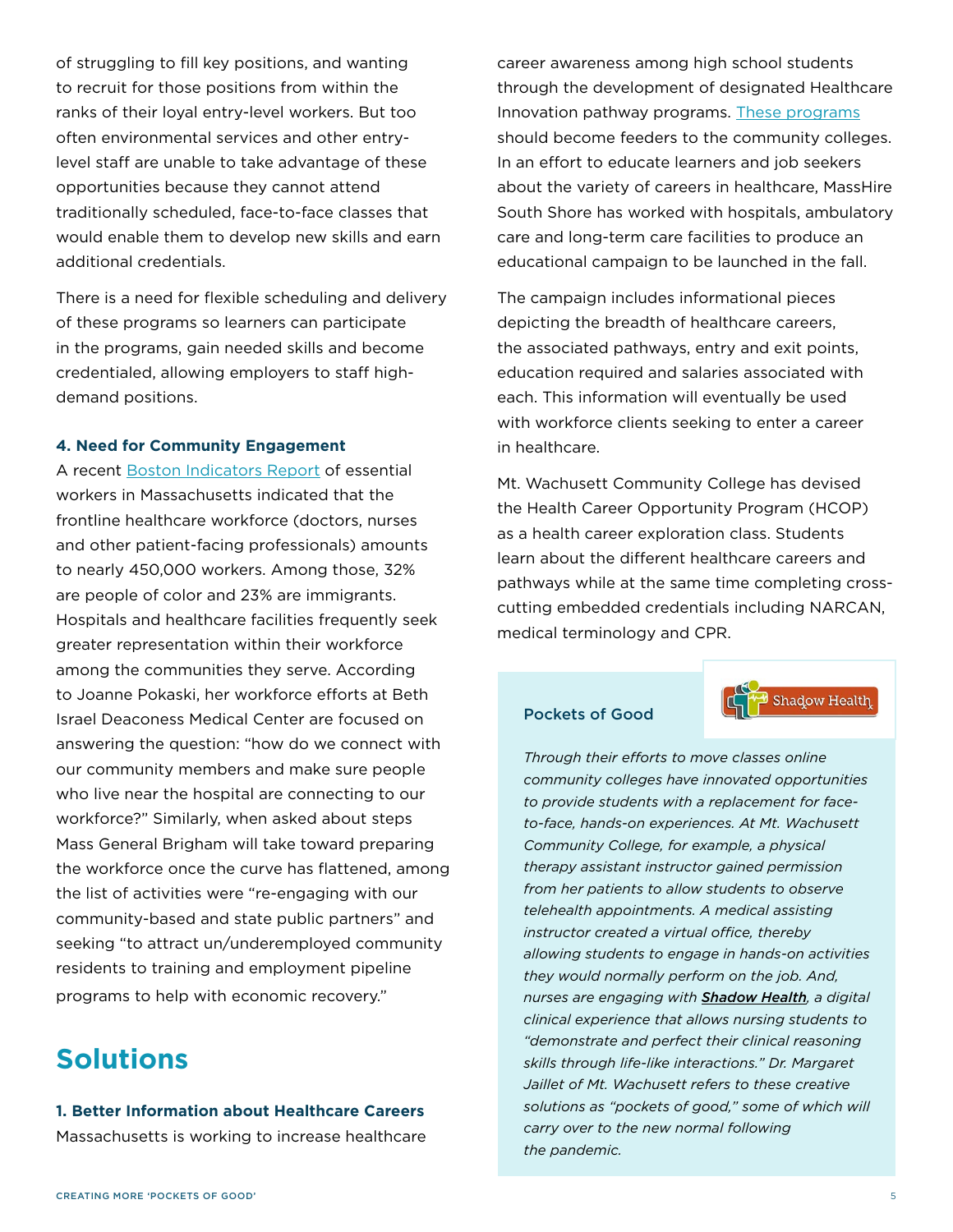These students may go on to pursue either noncredit certifications or credit-bearing programs. Past students have become medical assistants and nurses.

#### **2. Addressing Clinical Placement Challenges through Technology**

"Communication and empathic listening are even more important with tech-enabled remote care; must be included in all training. Simulation labs help but students need patient experience fast so they can start working." *–Community College Workforce Administrator* 

While use of simulation labs has long been common in healthcare education, the pandemic has forced colleges, employers and industry certification and licensing boards to explore further the use of technology to support workforce training, including for some of the required clinical hours. This practice was reinforced by the National Council of State Boards of Nursing (NCSBN) [National Simulation Study,](https://www.ncsbn.org/685.htm) published in 2014, that found no difference in clinical competency between students who had a traditional amount of simulated clinical practice (10%) vs. 50% in the study.

Increased use of simulations, while not a complete, long-term answer, have provided some relief that should perhaps be made permanent. Besides traditional simulation labs, these include observations via video conference, and virtual reality training. A few examples of the latter include:

- The nursing program at Portland Community College, for example, has implemented a virtual simulation product, ATI Real Life Clinical Reasoning Scenarios, approved by the Oregon State Board of Nursing.
- Virtual reality platforms across the country are being used to train healthcare professionals. Columbia University's School of Nursing has [livestreamed](https://garage.hp.com/us/en/innovation/covid19-vr-training-nurses-healthcare.html?fbclid=IwAR3JY8ruj46B0md23NozpHVD4OzfveaQFZ6HAZe9EHNVfpmSNv5pSR3iDy0) simulation technologies such as [Shadow Health](https://www.shadowhealth.com/), [Aquifer,](https://aquifer.org/) and [Oxford Heath.](http://oxfordmedicalsimulation.com/)
- [PeriopSim](https://blog.periopsim.com/periopsim-covid-19-response) provides online simulation tools for surgical techs and others on the surgical team.
- [Mursion,](https://www.mursion.com/) an online virtual reality platform, uses actors to simulate patient interactions and provide training in soft skills
- Massachusetts is already exploring the possibility of creating competency-based learning programs for CNAs utilizing online simulations such as [Ready](https://cinematichealtheducation.com/readycna/)  [CNA,](https://cinematichealtheducation.com/readycna/) or another technology.
- [NextStep](https://www.nextstep.careers/) prepares CNAs using an app-based tool which breaks down 140 skills into bite-sized modules. The primarily video-based instruction is supplemented with support to learners from former CNAs who communicate with learners via text and phone calls. Highly structured simulation experiences focused on competencies offer the opportunity to address shortages by training more healthcare professionals with a better leverage of handsontraining in hospitals, clinics, and care facilities.

#### **Microcredentials**

*Microcredentials are intended to be a corrective to standalone certificates that too often represent career dead-ends rather than pathways to greater opportunity. Because they are typically based on demonstrated competencies rather than on seat time, they can provide evidence of capabilities that have direct application in the workplace. These small credentials are built such that the learner gains skills that may be immediately applicable on the job or to start a career. At the same time, they are devised as a part of a sequence of educational pathways so that several microcredentials are stacked on top of one another to produce a larger certificate, credential, or degree. Because microcredentials are small, the commitment required for completion is limited. Learners who may be working full time and caring for family members are still able to fit these programs in during off-times from work or other obligations. Another benefit of these credentials is the opportunity to build confidence among reluctant learners. Individuals who have struggled in school or have been away from the classroom for many years are able to achieve success with these smaller credentials which may inspire them to continue along an educational pathway. [The State](https://system.suny.edu/academic-affairs/microcredentials/)  [University of New York](https://system.suny.edu/academic-affairs/microcredentials/) has made a commitment to microcredentials which has resulted in rolling out of 68 credentials across 11 institutions. The microcredentials are stackable and include such topics as medical coding, medical office skills and basic direct care skills.*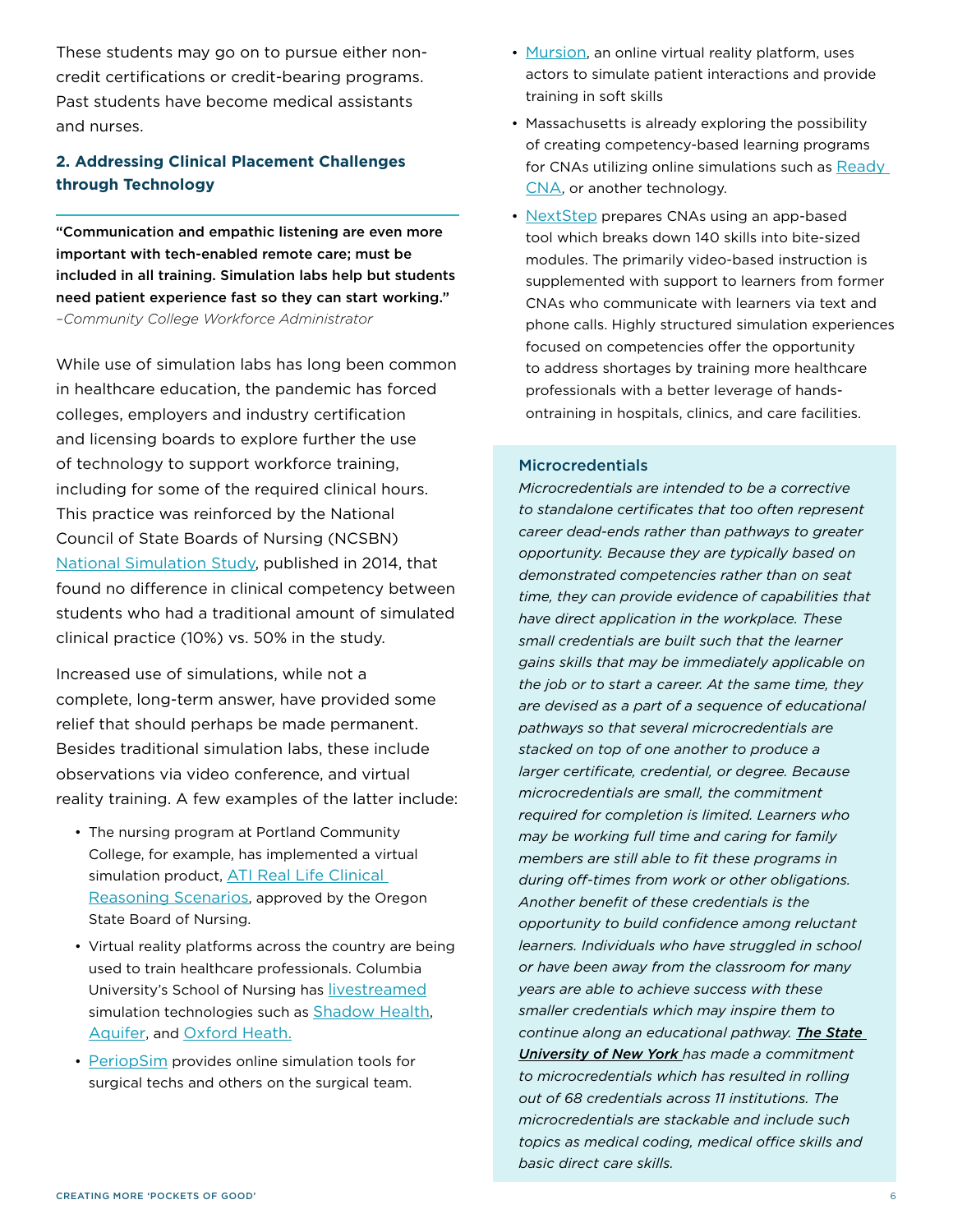#### **3. Creating Career Pathways for Frontline Workers**

"CNA low compensation must be balanced by career ladders both within the field and opportunity to develop new skills and certifications in other areas."

*–Hospital Administrator*

A number of innovations and initiatives are in discussion or under way to create intentional pathways for lower wage frontline workers.

- Massachusetts has established the Center for Prior Learning Assessment (CPLA), a consortium of community colleges, created to provide a practical and cost-effective way for adult learners to link their life experiences with academic learning and college credit. Among other activities, the CPLA has developed equivalencies for industry-recognized credentials in three pathways including allied health and created the [My Experience Counts website](https://myexperiencecounts.mass.edu/home) to align PLA practices statewide.
- With funding from the U.S. DOL, MA's community colleges redesigned programs built stackable credentials in healthcare and other industries.
- With grants from Commonwealth Corporation and the National Governors Association, the Massachusetts Association of Community Colleges (MACC) is leading a statewide effort to reach consensus among all community colleges on a policy to support addressing the substantial job vacancies/ labor demand shortages for Certified Nursing Assistants at long-term care and other critical healthcare providers
- In an effort to quickly address the need for direct care personnel at nursing homes, Massachusetts skilled nursing facilities are now recognizing a new job title, "Resident Care Assistant" (RCA), a role to help nursing home residents with daily activities. These RCAs are trained to work in a COVID environment and take on tasks allowing CNAs to work at the top of their licenses. Five facilities are working to build a RCA to CNA pipeline.
- Workforce boards, colleges and employers are contemplating the creation of a Nurse Apprenticeship program. To make this work, employers and learners would need to commit to a four-year engagement. Students would be able to earn while they learn, and would be exposed to a true pathway as they study and pursue licensure.
	-
- The pandemic has caused hospitals and other

#### Cross-sector Collaboration

*The stakes are high for the Commonwealth and many groups are working to address these challenges. We found exemplary efforts to learn from and replicate being undertaken by and among employers, colleges, accreditors, and the MassHire workforce professionals.*

*The Massachusetts Healthcare Collaborative is a statewide group of employers, educators, government agencies and public/quasi-public organizations that was convened to address the "significant shortage of healthcare professionals." Sponsored by Governor Baker and co-chaired by Secretary Acosta of the Executive Office of Labor and Workforce Development and Dr. Mark Keroack, President and CEO of Baystate Health, the group includes representatives from labor, industry, associations, education and government.*

*The goals of the Collaborative are to:*

- Convene stakeholders and generate policy for long term change;
- Communicate industry needs and facilitate apprenticeship and on-the-job training programs;
- Align curricula to employer needs, address capacity issues, and promote priority careers; and
- Verify gaps in workforce development efforts and implement/oversee targeted initiatives at local-level.

*With an overall focus on the three areas of healthcare shortages identified before the pandemic direct care, behavioral health, and nursing—the Collaborative is currently engaged in an evaluation of the CNA certification process and the identification of areas for direct care workers to take on higherlevel skills.*

*A similar group, [The Boston Healthcare Careers](http://bostonhcc.org/)  [Consortium](http://bostonhcc.org/), convenes employers, educators, labor, and workforce system partners to promote healthcare related education and training opportunities for job seekers and current employees that are efficient, effective, and align with industry needs*.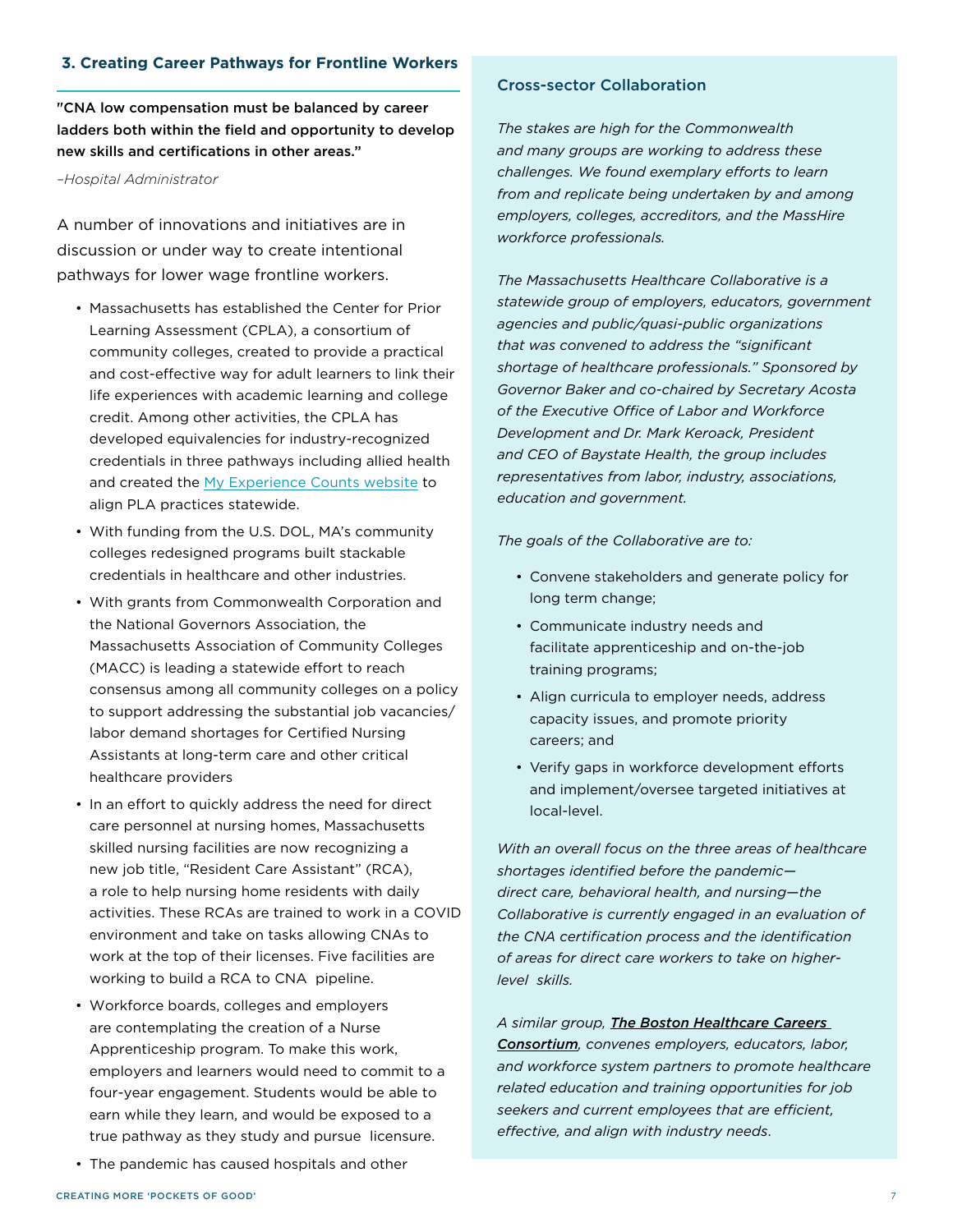healthcare facilities to establish new protocols for a clean environment within the physical plant. These protocols include enhanced training and the use of new equipment. There is discussion underway to establish a new "Clean Tech" position which would be an upgrade to an environmental services position, and could potentially position individuals on a path toward a surgical tech position.

• Mass General Brigham is using Personal Care Assistants as nursing assistants. These incumbent workers are trained at the patient bedside with expert nurses. The training and experience they receive can help expedite their path into CNA and beyond.

### **4. Aligning Education with Workforce Needs** Competency-Based Learning

Competency-based Learning (CBL), combined with stackable microcredentials and microlearning, can create vital access to alternative, lower-priced credential paths that have value in the workplace. Competency-based learning (CBL) is a great equalizer because it does not care where you learned something, but rather that you can do it; it values demonstration of knowledge and skills, rather than regurgitation of abstract content. It also removes time as an obstacle to completion by providing flexibility and gives students multiple opportunities to try, get feedback, and try again. CBL models are ideally suited to healthcare programs that are already focused on application of knowledge and skill development.

Because CBL requires the explicit articulation of outcomes, assessment of those outcomes, and connection to existing standards, it also helps students make connections between the skills they are developing and their application in the workplace.

One healthcare example of CBL was a partnership of then Partners HealthCare (now Mass General Brigham) and Southern New Hampshire University's College for America (CfA). Commonwealth Corporation funded the creation of an online, competency-based Healthcare Management Fundamentals Certificate program. Created in partnership with the Mass General Brigham

team, the program was developed to support the transition to patient centered medical care homes. The certificate curriculum consisted of the skills and competencies necessary for frontline workers to succeed. The project based curriculum provided opportunities for students to demonstrate and apply their knowledge. The asynchronous nature of the program allowed students to pursue the program on their own pace and schedule. The program stacked into an Associates degree in healthcare management, and many who successfully completed the program continued on to attain their degree.

#### Stackable Microcredentials

"[The] health care system is pretty rigid when it comes to certification...it takes something like a pandemic to even have the conversation."

*—Hospital Administrator*

The allied and frontline healthcare professions require a variety of certifications and degrees, and are highly regulated by state and federal licensing requirements. Most of these credentials are siloed and do not build upon one another; credits earned in one program may not transfer easily to another.

However, our analysis shows that many frontline professions share a common skill base.

An analysis of seven pre-pandemic in-demand frontline healthcare job titles revealed over 70 cross-cutting skills out of a total universe of 350. The titles include Medical Lab Tech, Medical Assistant, Radiologic Tech, MRI Tech, LPN, CNA and Respiratory Therapist. Example cross-cutting skills include analyzing medical or health data; measuring patient physical/physiological attributes; maintaining medical records; preparing medical supplies/equipment for use; sterilizing lab or medical equipment or instruments; and calculating medical diagnostic test results.

These shared skills could form the basis of a series of foundational microcredentials that would enable a more flexible workforce and open up career paths to multiple healthcare fields. Ideally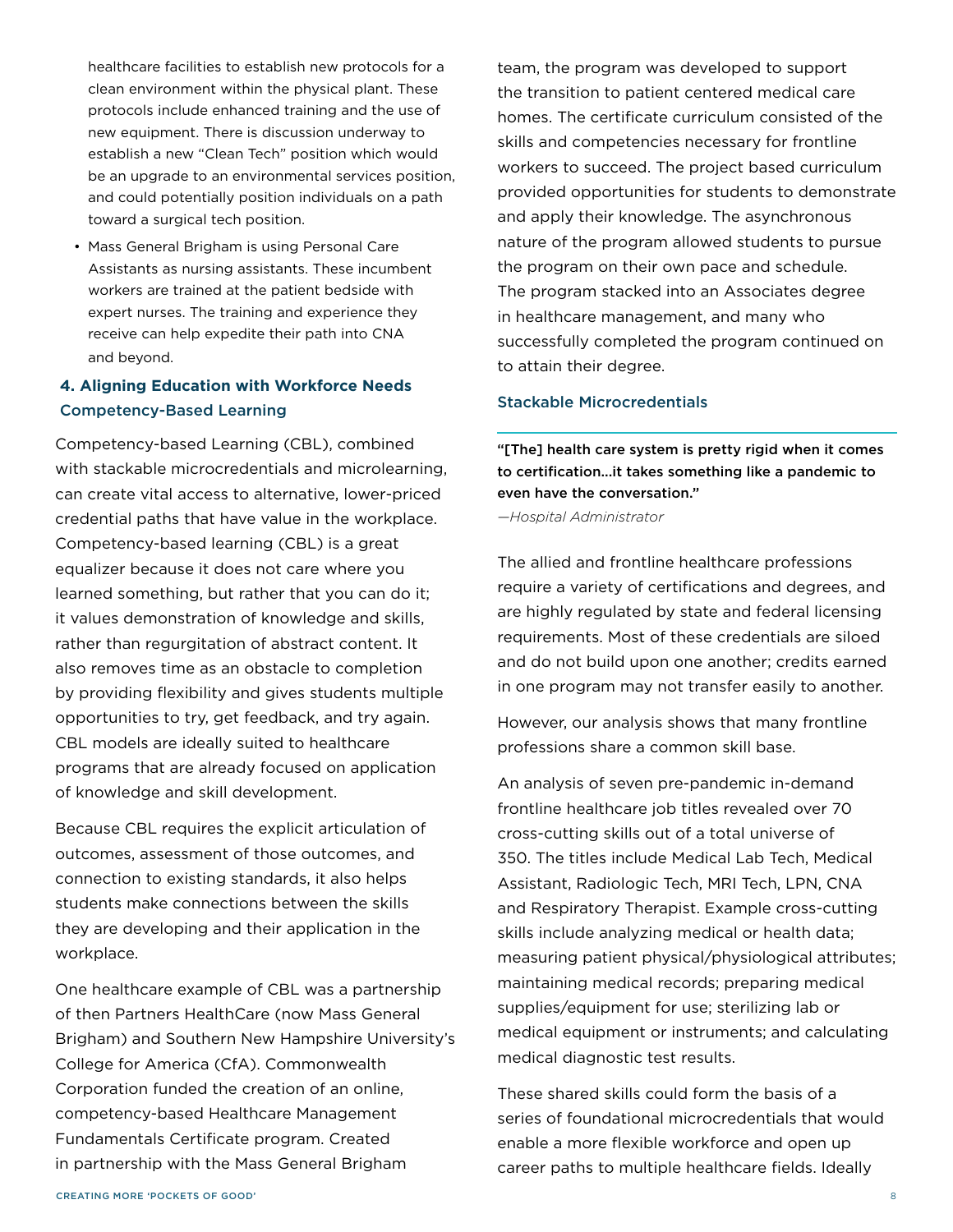these microcredentials would be common across the Commonwealth's 15 community colleges. This would facilitate easy portability and transferability. The idea would then be to build additional, more specific microcredentials based on the remaining 280 skills. Workers and learners could then continue to add skills and credentials as needed to move into roles where they are needed.

To make this challenging proposition feasible, partnership would be required across the community colleges, regulatory agencies, and healthcare providers. Within the community colleges, educators and administrators on both the non-credit and academic sides of the colleges would need to be involved. Industry-recognized, competency-based microcredentials would be stackable into both non-credit and credit pathways.



#### Futuro Health - Putting the Pieces Together

*[Futuro Health](https://futurohealth.org/about/) was created by Kaiser Permanente and SEIU-United Healthcare Workers West "to grow the largest network of credentialed allied health workers." Their "education to work model" involves supporting candidates from career exploration through credentialing and placement. Futuro was built for scale. Starting in California, they are working to credential 10,000 workers by 2024 and then, moving nationally, preparing 10,000 annually. Recruitment is centralized through the union. Futuro makes use of data science and geolocators to match up students with educational providers. They leverage online, competency-based learning to augment the programs offered at partner colleges and institutions, and partner with Inside Track to offer student coaching services. Futuro is currently working with USC and Stanford University to develop simulations for teaching soft skills. Just launched this year, Futuro is currently focused on Medical Assistants and Community Health workers, but has plans to build out the career paths as they put their model in place.*

MassHire would have a role in supplying labor market information and convening the parties, and it would require state investment. Employers would need to recognize and accept the microcredentials and agree to invest training or tuition assistance dollars to support working learner enrollments.

#### Embedded Professional Certifications

Borrowing from other fields, the healthcare education sector could benefit from embedding shorter term credentials and certifications into longer term degree programs.

Unlike microcredentials, they are recognized in their field though are perhaps offered by employers and professional associations rather than colleges. Many colleges have, however, worked out arrangements to provide degree credit for successful completion of such certifications. Colleges also provide support services and partnerships with employers interested in employing these students.

In healthcare, we can imagine similar embedded credentials for Patient Care Technicians or CNAs in nursing programs, medical assistant certificates embedded in nursing or healthcare management degrees, or patient technician certification embedded into other technician or technologist programs.

#### Work-Based Learning Opportunities

Our research and webinars for the Innovations in Healthcare Education and Training project this past spring raised over and over the problem of how to provide clinical practice opportunities for healthcare students during a pandemic. Even before the pandemic, the scarcity of these opportunities caused a bottleneck in the pipeline of workers in critical healthcare fields. Could work-based learning (WBL) address both that bottleneck and be a tool for diversifying the talent pool?

Work-based learning (WBL), such as apprenticeships and paid internships, can pay bills and tuition (through employer tuition assistance programs) while providing structured pathways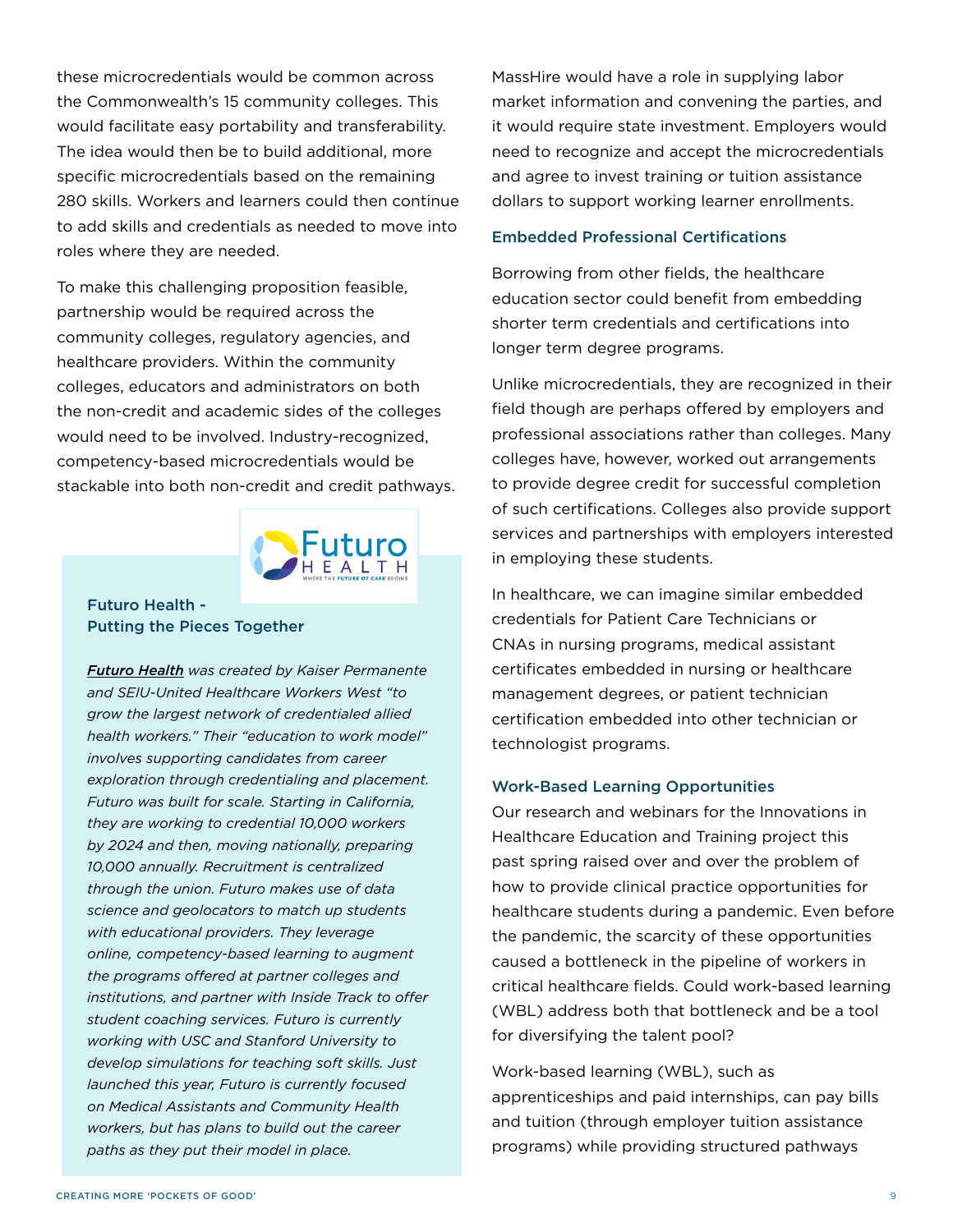to valuable credentials. In our new virtual world, these opportunities have become more difficult to manage but innovative ideas for them are emerging. Work-based learning in the form of clinical placement is common in healthcare professional preparation — though these are not paid roles as are WBL roles.

The U.S. Department of Labor (USDOL) has recently outlined a new set of standards for Industry-Recognized Apprenticeships (IRAPs). While apprenticeships have long been important training for the building trades, they are now being found in areas like finance, insurance, information technology, and now healthcare. The USDOL has approved apprenticeship programs for **Dental** [Assistants,](https://innovativeapprenticeship.org/oc_st_post/dental-assistant/) [Emergency Medical Technicians,](https://innovativeapprenticeship.org/oc_st_post/emergency-medical-technician-2/) [Health](https://innovativeapprenticeship.org/oc_st_post/health-care-sanitary-technician/)  [Care Sanitary Technicians](https://innovativeapprenticeship.org/oc_st_post/health-care-sanitary-technician/), [Nurse Aides,](https://innovativeapprenticeship.org/oc_st_post/nurse-aide/) [Paramedics,](https://innovativeapprenticeship.org/oc_st_post/paramedic-2/) and [Pharmacist Assistants.](https://innovativeapprenticeship.org/oc_st_post/pharmacist-assistant/)

These programs are structured to help students build competencies, accommodate full-time work schedules, and lead to a recognized credential or degree. Such programs can be specifically focused on diversity and inclusion and, from an employer's perspective, help build a diverse, promotable talent pool.

#### **5. Driving Equity through Community Engagement**

A number of efforts are underway throughout the commonwealth to increase community engagement.

#### Provider Efforts

Massachusetts has created a [COVID-19 jobs portal](https://www.mass.gov/info-details/apply-for-jobs-at-covid-19-temporary-care-sites) to foster to alert jobseekers from local communities to available positions with area healthcare providers. BIDMC has developed "Pipeline" programs to fill positions that are difficult to recruit for by recruiting their own employees or members of the community, providing them with training and promising them a job at the end of the training. One example is the Patient Care Technician. They hire people with direct care experience (or a CNA), provide them with a three-week paid training program and place them at the end of the training.

This year BIDMC launched an Associate Degree Nurse Residency program. They hire Associate degree nurses from the local community. These nurses are trained to work in the BIMDC setting and BIMDC sponsors them to get a bachelor's degree. BIDMC also partners with local community based organizations to recruit their workforce. Once hired, these employees have access to a variety of upskilling opportunities which they can access through an onsite career and academic counselor.

Addressing the Healthcare Worker Shortage *Volta Learning Group interviewed [MJ Ryan](https://www.voltalearninggroup.com/2020/06/18/beyond-heroism-changing-the-trajectory-for-frontline-healthcare-workers/)  [of Mass General Brigham](https://www.voltalearninggroup.com/2020/06/18/beyond-heroism-changing-the-trajectory-for-frontline-healthcare-workers/). We asked her what colleges, employers and policymakers can do to address the healthcare worker shortage. Here is an excerpt from that interview.* 

*"Colleges...will need to create robust remote/ online solutions, both synchronous and asynchronous... adopt new delivery models that are competency-based, stackable and portable, and designed to address articulated labor market needs... [and] be transparent about program outcomes, including placement rates, earnings, and opportunities to advance into the next-level credential or degree.* 

*Employers should review and update job descriptions to ensure they reflect ACTUAL requirements and define "must haves" vs. "nice to haves" [including] reconsidering when degrees are truly required...join college advisory and/or curriculum committees to ensure there is alignment of skills and competencies needed with those being taught...jointly devise internships, apprenticeships and clinical training opportunities. And they should be considering new kinds of credentials, looking at competency standards to expedite hiring and providing "just-in-time skills."*

*[Workforce and education] Policymakers [should be] "updating licensing and credentialing standards...simplifying the process for apprenticeships…[and]direct financial assistance for wraparound services for under/unemployed candidates making going to school more affordable."*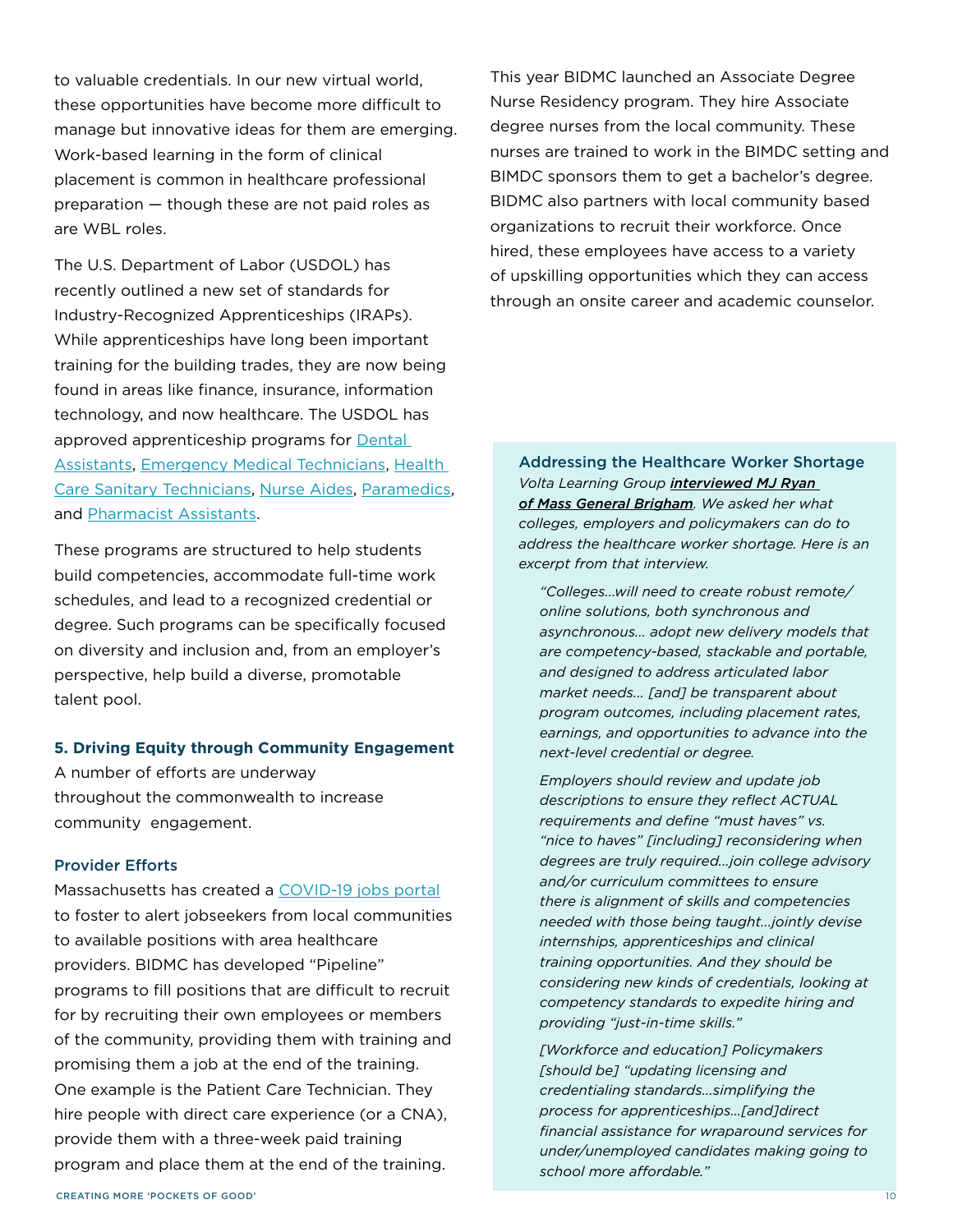<span id="page-13-0"></span>Additionally, they offer free onsite courses including college prep reading, math and English and college-level biology and science courses which, as prerequisites, are often barriers to entry for students to pursue college programs in healthcare.

#### Community College Efforts

The Massachusetts Community Colleges work closely with employers in their regions to remain current on labor market conditions, establish clinical and internship programs, place students at their facilities and train and upgrade incumbent workers either at the worksite or at the college. For example, Bunker Hill Community College delivers its program — Proper Sterilization Techniques — onsite at an area hospital.

They are working with Mass General Brigham on a Medical Assistant Apprenticeship Program, and they have worked with BIDMC to serve as a testing site for some of their credentialing programs.

Leveraging a grant from the U.S. Department of Health and Human Services, [Mount Wachusett](https://mwcc.edu/academics/k-12/programs/healthcare/)  [Community College](https://mwcc.edu/academics/k-12/programs/healthcare/) (MWCC) and area high schools have created a workforce diversity pipeline project called Project Healthcare. The goal of the project is to "increase the number of underrepresented minority and disadvantaged healthcare providers by creating a high school to college pipeline." The 120 9th through 12th graders and college freshmen receive "counseling, coaching, field trips, guest speakers, and dual enrollment courses."

### **Recommendations**

As we met and talked with so many talented, passionate leaders in healthcare education during the first months of the Covid-19 crisis, we were able to see first-hand their struggles and their triumphs. Most were working on two front lines at once—helping students and colleagues cope with the pandemic in hospitals and clinics and adjusting within weeks to remote learning, a new delivery model. Yet, they were adapting and coping (sometimes having to scrounge for PPE), quickly moving courses online, and finding creative solutions for clinical experience. Seeing all of this, we dared to ask "what if" after the immediate crisis passes, the healthcare education ecosystem could truly change?

#### What if...

COLLEGES could build on their experiences in Spring 2020 and permanently transform program delivery to offer multiple online, asynchronous and synchronous programs across the Commonwealth to meet the needs of working learners?

COLLEGES offered competency-based, flexible programming where learners could proceed at a flexible pace, earn valuable credentials on route to degrees, and were supported by wraparound coaching and support?

LEARNERS had multiple learning and training options to meet their schedule needs with sufficient funding from federal and state sources, as well as EMPLOYER tuition assistance programs and workbased learning such as apprenticeships?

LEARNERS were exposed to targeted information campaigns about the range of careers in health care, starting in high school, and had access to career assessment tools, dual enrollment programming, and coaching about career pathways?

EMPLOYERS worked with colleges on community engagement programs that focused on bringing diverse, underserved learners into the workforce with clear pathways to advancement?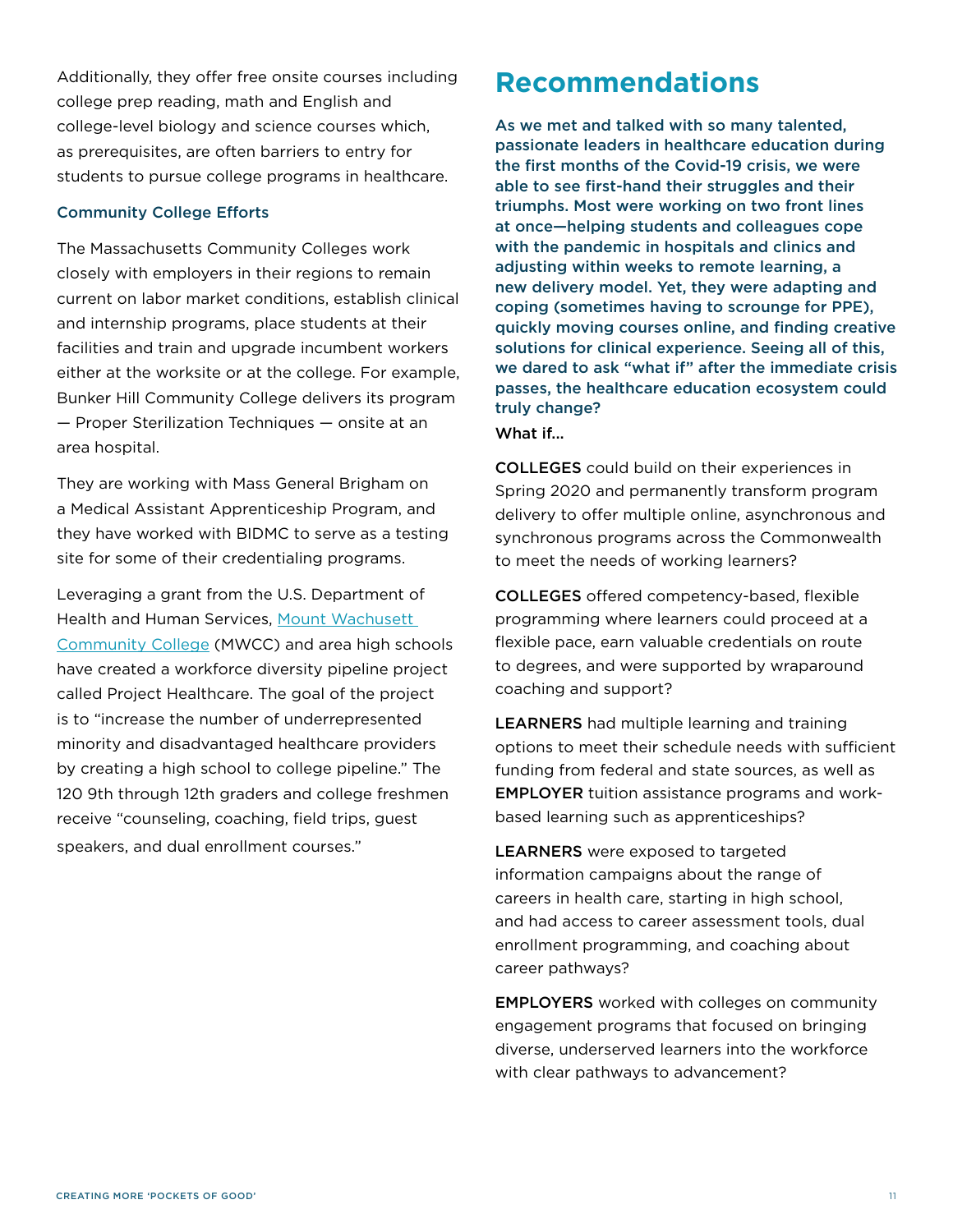WORKFORCE and POLICY leaders worked with COLLEGES on a comprehensive strategic plan for filling expected shortages by creating education and training programs at the scale required, matched those programs with clinical slots across the Commonwealth, and provided necessary funds to support them?

#### The Road Ahead

We are excited about these possibilities and believe Massachusetts already has in place much of the infrastructure to meet its healthcare needs. The road ahead is challenging but within the possible. In broad strokes, we suggest the following next steps:

- Formalize the group of advisors contributing to this paper into an advisory group to agree on specific goals around state-wide credentials, micro- and stackable credentials, apprenticeships, and competency-based and technology enhanced solutions.
- Engage with the Department of Higher Education, Commonwealth Corporation, and MassHire to leverage existing state and regional collaborations to seek out funding to support these efforts at the state and national levels.
- Work with state regulatory agencies and accreditors to research ways of allowing greater flexibility for online and competency-based learning.
- Design pilot programs with a focus on diverse learners in order to level the playing field.
- Develop microcredentials in selected career and educational pathways for high-demand occupations.